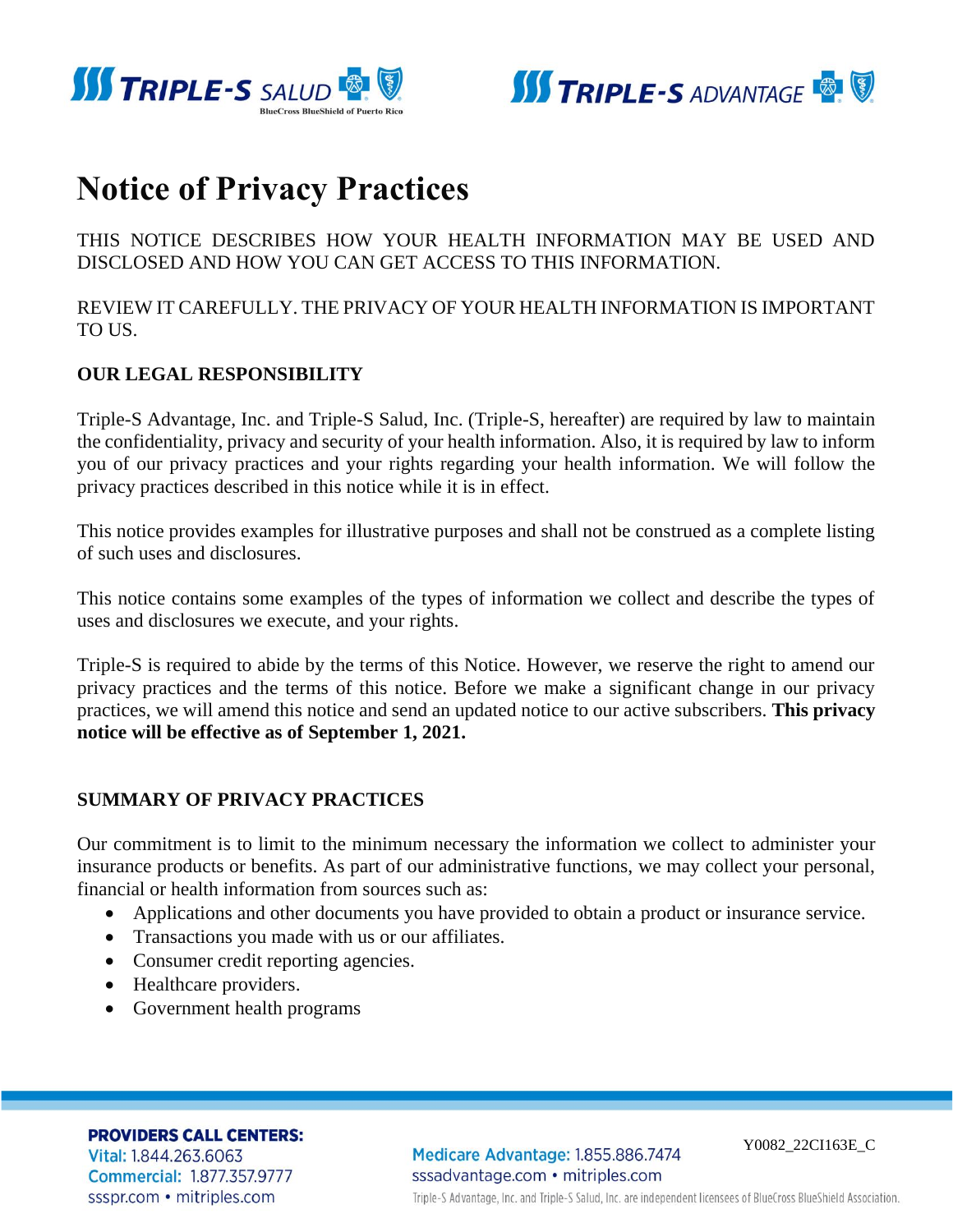



Protected Health Information (PHI) is information that can identify you (name, last name, social security number), including demographic information (such as address, zip code), obtained from you through a request or other document to obtain a service, created, and received by a health care provider, a medical plan, intermediaries who submit claims for medical services, business associates, and that is related to (1) your health and physical or mental condition, past, present, or future; (2) the provision of medical care to you, or (3) past, present, or future payments for the provision of such medical care. For purposes of this Notice, this information will be called PHI. This Notice of Privacy Practices has been written and amended, so that it will comply with the HIPAA Privacy Regulation. Any term not defined in this Notice will hold the same meaning as in the HIPAA Privacy Regulation. We have also implemented policies and procedures for the handling of PHI, which you may examine, at your request. You can submit your request via email [hipaacompliance@sssadvantage.com](mailto:hipaacompliance@sssadvantage.com) or in writing to the address included below.

We do not use or disclose genetic information for underwriting purposes.

### **LAWS AND REGULATIONS**

**HIPAA:** Health Insurance Portability and Accountability Act of 1996 implements rules relating to the use, storage, transmission, and disclosure of protected health information pertaining to members to standardize communications and protect the privacy and security of personal, financial and health information.

**HITECH:** The Health Information Technology for Economic and Clinical Health Act of 2009. This Rules promote the adoption and meaningful use of health information technology. It also addresses privacy and security concerns associated with the electronic transmissions of health information, in part, through several provisions that strengthen the civil and criminal enforcement of the HIPAA rules.

**Privacy and Security Rule:** Standards for Privacy of Individually Identifiable Health, as well as Security Standards for the Protection of Electronic Protected Health Information are guided through 45 C.F.R. Part 160 and Part 164.

#### **ORGANIZATIONS COVERED BY THIS NOTICE**

**Triple-S Advantage, Inc. Triple-S Salud, Inc.**

**PROVIDERS CALL CENTERS:** 

Vital: 1.844.263.6063 **Commercial: 1.877.357.9777** ssspr.com • mitriples.com

Medicare Advantage: 1.855.886.7474 sssadvantage.com · mitriples.com

Y0082\_22CI163E\_C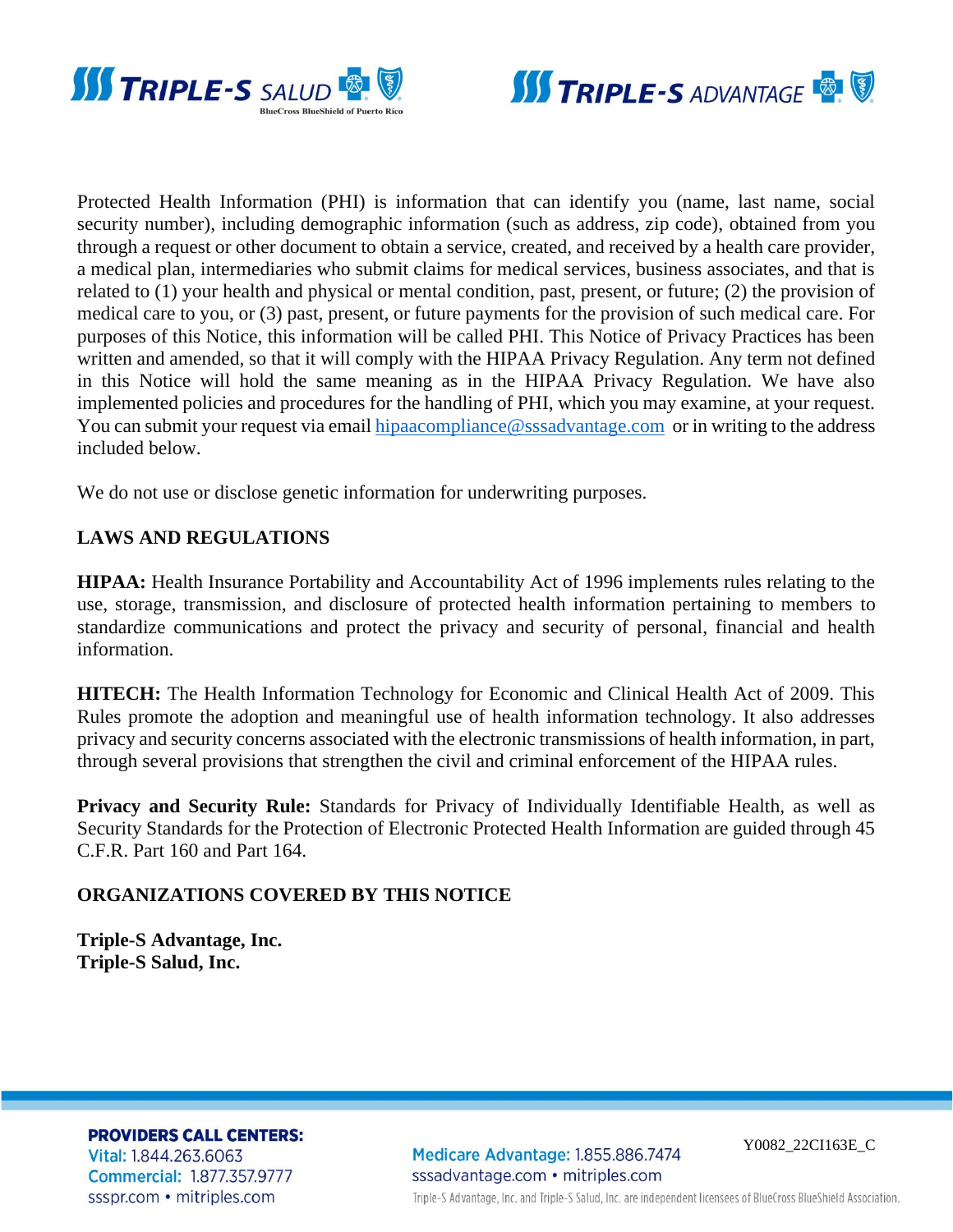



### **USES AND DISCLOSURES OF INFORMATION**

Triple-S will not disclose or use your information for any other purpose other than those mentioned in this notice unless you provide written authorization. You may revoke the authorization in writing at any time, but your revocation will not affect any use or disclosure permitted by your authorization while it was in effect. Triple-S will not disclose information for fundraising activities.

Triple- S may use and disclose PHI for the following:

#### **Disclosures to you:**

We are required to disclose you most of your PHI. This includes, but is not limited to, all information related to your claim's history and utilization report. For example: You have the right to request claims history, prescription history and any other information that is related to your protected health information.

As part of our administrative functions, we may use or disclose your information, without your authorization, for treatment, payment, and healthcare operations, and when authorized or permitted by law. For example:

**Treatment:** To a physician or other health care provider who provides you medical services including treatment, services coordination, monitoring of your health and other services related. For example, the plan may disclose your medical information to your provider to coordinate your treatment.

**Payment:** To pay for the health services provided to you, to determine your eligibility for benefits, to coordinate your benefits with other payers, or to collect premiums, and other related activities. For example, the plan may use or disclose information to pay claims related to health services received by you or to provide eligibility information to your health care provider when you receive treatment.

**Health Care Operations:** For audits, legal services, including fraud and abuse detection, compliance, business planning, general administration, and patient safety activities, credentialing, disease management, training of medical and pharmacy students. For example, the plan may use or disclose your health information to communicate with you to provide reminders of meetings, appointments, or treatment information.

We may disclose your health information to another health plan or to a health care provider subject to federal or local privacy protection laws, if the plan or provider has or had a relationship with you.

**Affiliated Covered Entities:** To perform our duties as insurance or benefit administrator, we may use or disclose PHI with the following entity: Triple-S Advantage, Inc and Triple-S Salud, Inc.

**PROVIDERS CALL CENTERS:** Vital: 1.844.263.6063

**Commercial: 1.877.357.9777** ssspr.com • mitriples.com

Medicare Advantage: 1.855.886.7474 sssadvantage.com • mitriples.com

Y0082\_22CI163E\_C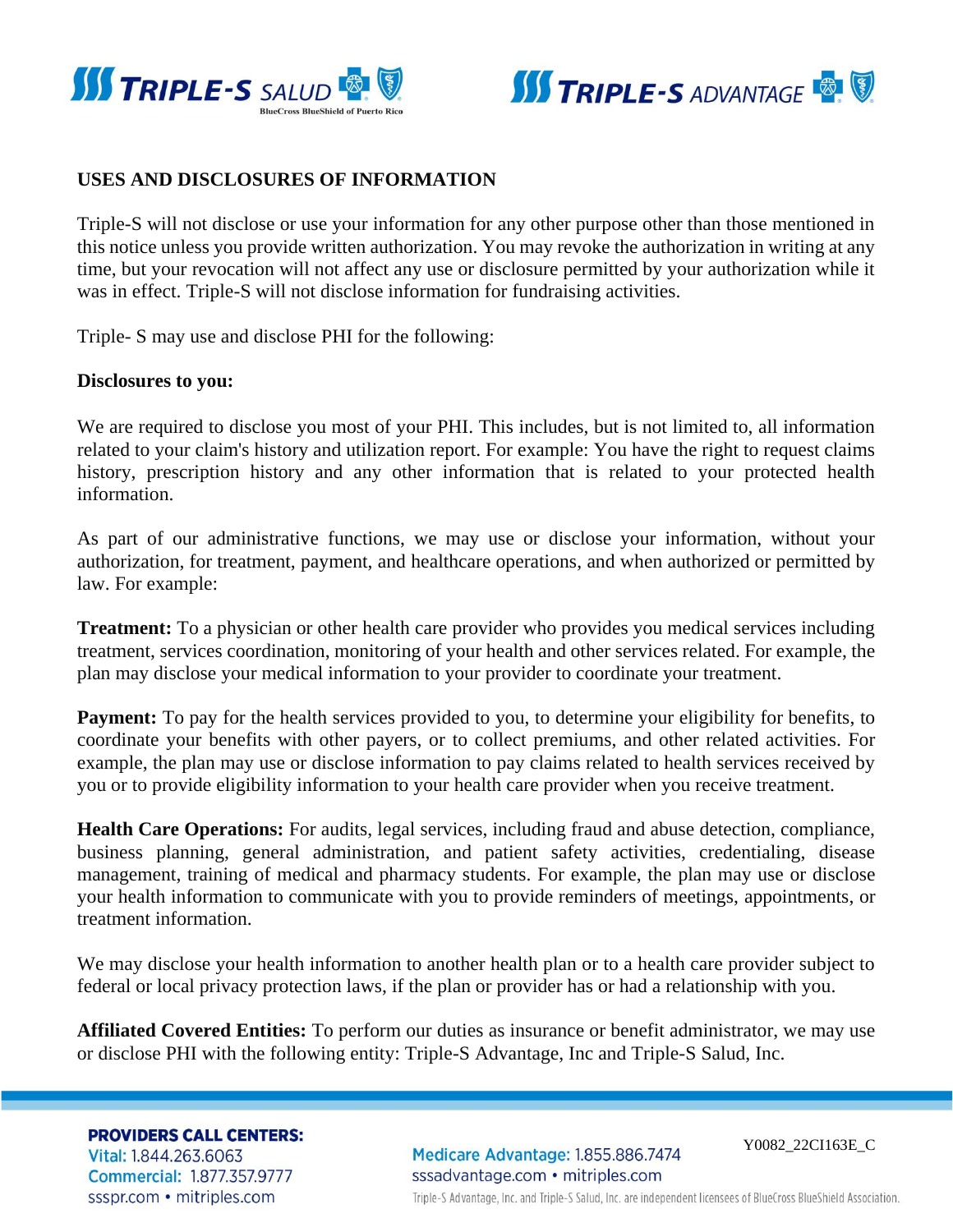



**Business Associate:** Triple-S may use and disclose your personal information to our business associates, who provide services on our behalf of Triple-S Advantage, Inc. and Triple-S Salud, Inc. and contribute to the administration or coordination of your services.

**Your Employer or other employee organization that provide you the group health plan:** Triple-S Advantage may disclose your health information to your employer or organization that provide you the group health plan, with the purpose of facilitating its management such as the discharges from the health plan. Also, we may disclose a summary of health information. This summary of health information may include aggregated claims history, claims or coverage expenses or types of claims experienced by the members in your group health plan.

**For research purposes:** We may use or disclose your PHI to researchers, if an Institutional Review Board or an Ethics Committee, has reviewed the research proposal and has established protocols to protect your information's confidentiality, and has approved the research as part of a limited data set.

**Required by Law:** We may use or disclose your PHI whenever Federal, State, or Local Laws require its use or disclosure. In this Notice, the term "as required by Law" is defined as in the HIPAA Privacy regulation. For these purposes, your authorization or opportunity to agree or object will not be required. The information will be disclosed in compliance with the safeguards established and required by law.

**Legal proceedings:** We may use or disclose your PHI during any judicial or administrative proceedings to comply with any order (disclosure as expressly permitted); or in response to a citation, subpoena, discovery request, or other procedure as authorized by law.

**Forensic Pathologists, Funeral directors, and organ donation cases**: We may use or disclose your PHI to a medical examiner (Pathologist) for identifying a deceased person, determine a cause of death, or other duties authorized by law. We may also disclose your information to a funeral director, as necessary to carry out its duties with respect to corpses and to other entities engaged in the procurement, banking, or transplantation of bodies organs, eyes, or tissues.

**Worker's compensation:** We may use or disclose your PHI to comply with laws relating to workers' compensation or other similar programs as established by law, that provide benefits for work-related injuries or illness without regard to fault.

**Disaster relief or emergency situations, Government Sponsored Benefits Programs:** We may disclose your PHI to a public or private entity authorized by law or its acts that helps in case of a disaster. In this way, your family can be notified about your health condition and location in case of a disaster or an emergency.

**PROVIDERS CALL CENTERS:** Vital: 1.844.263.6063 **Commercial: 1.877.357.9777** ssspr.com • mitriples.com

Medicare Advantage: 1.855.886.7474 sssadvantage.com • mitriples.com

Y0082\_22CI163E\_C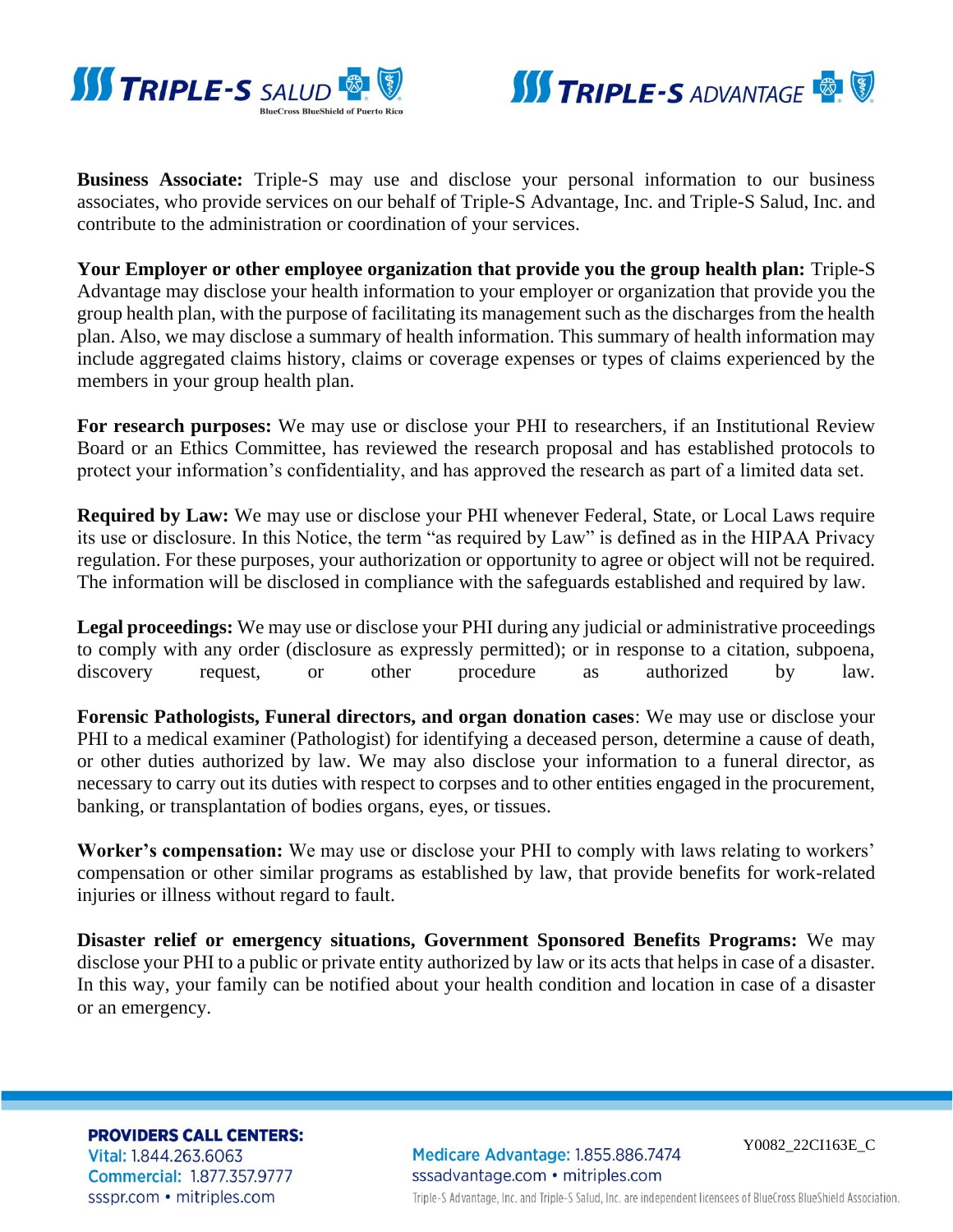



**Monitoring activities of regulatory agencies:** We may disclose health information to a regulatory agency such as the Department of Health (DHHS) for audit purposes, monitoring of regulatory compliance, investigations, inspections, or license. These disclosures may be necessary for certain state and federal agencies to monitor the health care system agencies, government programs and the compliance with civil rights laws.

**Public Health and Safety Activities:** We may use and disclose your health information when required or permitted by law for the following activities, for these purposes your authorization or opportunity to agree or refute will not be required:

- Public health, including reporting disease and vital statistics, for specialized government functions, among others.
- Healthcare oversight, fraud prevention and compliance.
- To report child or adult abuse or domestic violence.
- Regulators Agency activities.
- In response to court and administrative orders.
- To law enforcement officials or matters of national security.
- To prevent an imminent threat to public health or safety.
- For storage or organ, eye or tissue transplant purposes.
- For statistical investigations and research purposes.
- For descendant purposes.
- As otherwise required by applicable laws and regulations

**Military activity, national security, protective services:** We may disclose your PHI to appropriate military command authorities if you are a member of the Armed Forces, or a veteran. Also, to authorized federal officials to conduct national security activities, lawful intelligence, counterintelligence, or other national security and intelligence activities for the protection of the President, and other authorities, or heads of state.

**Health-Related Products and Services:** We may use your health information to inform you about health-related products, benefits, and services we provide or include in our benefits plan, or treatment alternatives that may be of interest to you. We will use your information to call or send you reminders of your medical appointments or the preventive services that you need according to your age or health condition.

**With Your Authorization:** You may give us a written authorization to disclose and permit access to your health information to anyone for any purpose. Activities such as marketing of non-health related products or services or the sale of health information must be authorized by you. In these cases, your health insurance policy and your benefits will not be affected if you deny the authorization.

**PROVIDERS CALL CENTERS:** Vital: 1.844.263.6063 **Commercial: 1.877.357.9777** ssspr.com • mitriples.com

Medicare Advantage: 1.855.886.7474 sssadvantage.com • mitriples.com

Y0082\_22CI163E\_C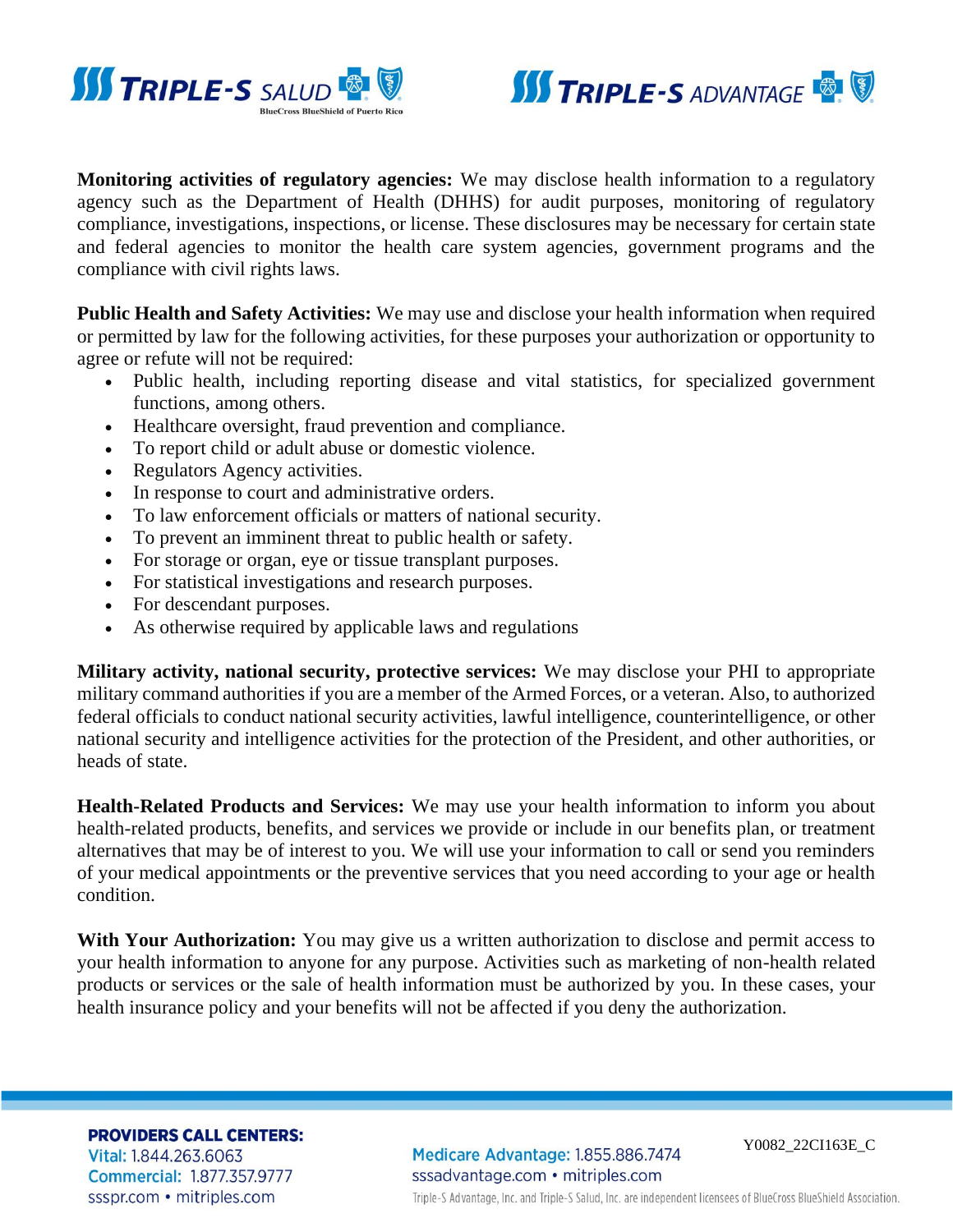



The authorization must be signed and dated, it must mention the entity authorized to provide or receive the information, and a brief description of the data to be disclosed. The expiration date will not exceed two years from the date on which it was signed, except if you signed the authorization for one of the following purposes:

- To support a request for benefits under a life insurance policy, its reinstallation, or modifications to such policy, in which case the authorization will be valid for 30 months or until the application is denied, the earlier of the two events or
- To support or facilitate the communication of an ongoing treatment of a chronic disease or rehabilitation of an injury.

The information disclosed pursuant to the authorization provided by you, may be disclosed by the recipient of it and not be protected by the applicable privacy laws. You may revoke the authorization in writing at any time, but your revocation will not affect any use or disclosure permitted by your authorization while it was in effect. We will keep copies of the authorizations and revocations executed by you.

**For your family and friends:** Unless you request a restriction, we may disclose limited information about you to family members or friends who are involved in your medical care or who are responsible for paying for medical services.

Before we disclose your health information to any person related to your medical care or payment for health services, we will provide you with the opportunity to refute such disclosure. If you are not present, disabled or for an emergency, we will use our professional judgment in the disclosure of information that we understand will be in your best interest.

**Terminated accounts:** We will not share the data of persons who are no longer our customers or who do not maintain a service relationship with us, except as required or permitted by law.

# **YOU HAVE THE FOLLOWING RIGHTS REGARDING YOUR PHI**

**Access:** You have the right to review and receive an electronic or paper copy of your personal, financial, health or insurance information, related to the enrollment or medical claims within the limits and exceptions provided by law. You must submit a written request. Upon receipt of your request, we will have 30 days to do any of the following activities:

- Request for additional time
- Provide the requested information or allow you to examine your information during working hours
- Inform you that we do not have the requested information, in which case, we will guide you where to find it if we know the source

**PROVIDERS CALL CENTERS:** Vital: 1.844.263.6063 **Commercial: 1.877.357.9777** ssspr.com • mitriples.com

Medicare Advantage: 1.855.886.7474 sssadvantage.com · mitriples.com

Y0082\_22CI163E\_C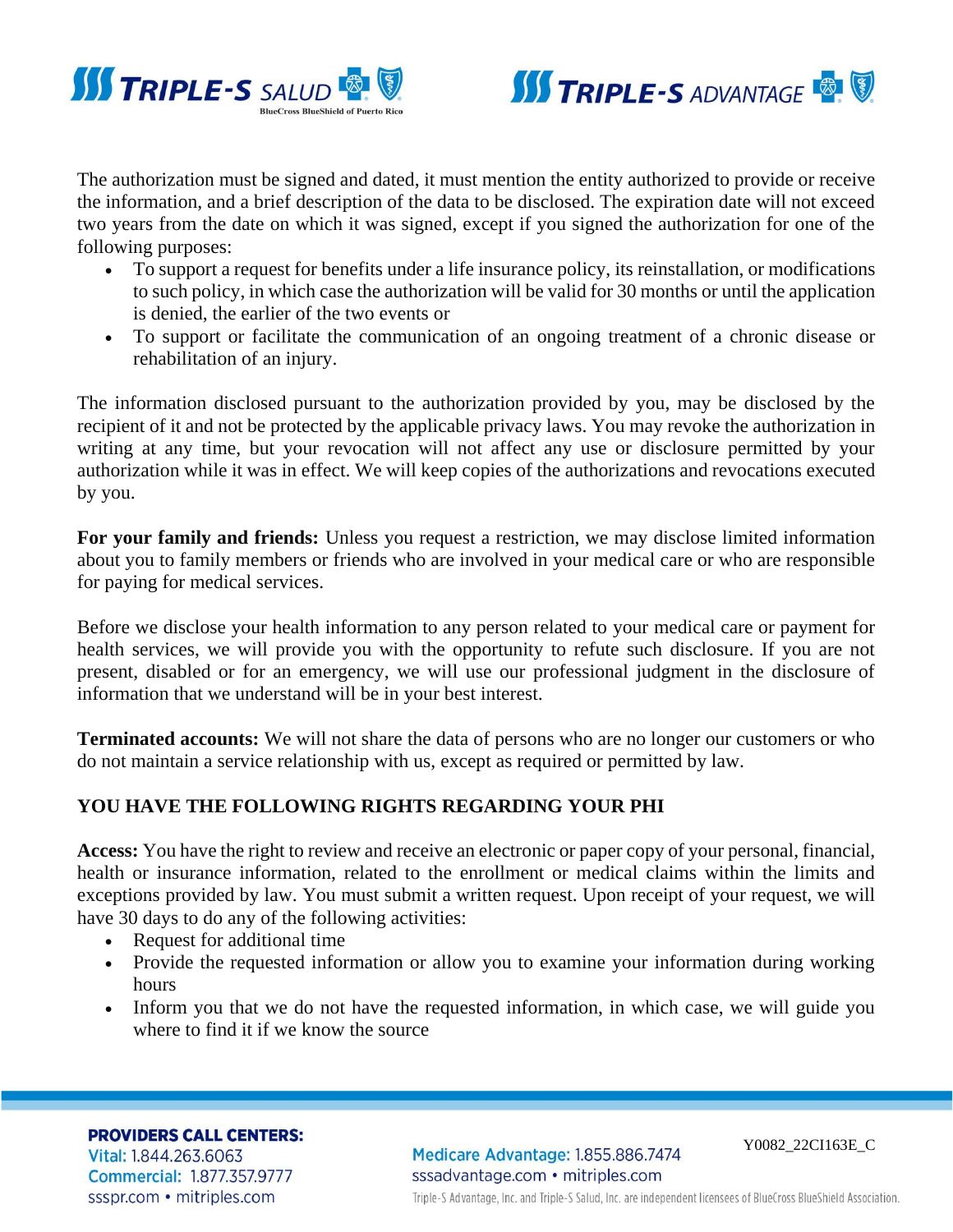



• Deny the request, partially or in its entirety, because the information was created from a confidential source or was compiled in anticipation of a legal proceeding, investigations by law enforcement agencies or the anti-fraud unit or quality assurance programs which disclosures are prohibited by law. We will notify you in writing the reasons for the denial, except in the event there is an ongoing investigation or in anticipation of legal proceedings.

The first report will be free of charge. We reserve the right to charge you for subsequent reports.

**Disclosure report:** You have the right to receive a list of examples in which we disclose your protected health information for purposes other than treatment, payment, health care operations, or as authorized by you. The report will provide the name of the entity to which we disclosed your information, the date and purpose of the disclosure and a brief description of the data disclosed. If you request this accounting more than once in a 12-month period, we may charge you the costs of processing the additional request (s). The report only covers the last six years.

**Restriction:** You have the right to request us to implement additional restrictions in the management of your health information.

We are not required to agree to your request. If we do agree, we will abide by our agreement, except in a medical emergency or as required or authorized by law. Your request and our agreement to implement additional restrictions must be in writing.

**Confidential communication:** You have the right to request that our communications about your health information are made by alternative means or at an alternative location. You must make your request in writing. We will accept your request if it is reasonable, specify the alternative means or the alternative location.

**Amendment:** You have the right to request corrections to your health information. Your request must be in writing, and it must include an explanation or evidence that justify the amendment request. We will respond to your request within 60 days. If additional time is needed, we will notify you in written before the expiration of the original term.

We may deny your request if we do not originate the information you request to be amended and the originator is available to receive your request, or for other reasons. If we deny your request, we will provide you with a written explanation. You have the right to send a statement of disagreement to be included with our determination for any future disclosures. If we accept your request, we will make the reasonable efforts to inform others, including our business associates, and we will include the amendment in any future disclosure of such information.

**PROVIDERS CALL CENTERS:** 

Vital: 1.844.263.6063 **Commercial: 1.877.357.9777** ssspr.com • mitriples.com

Medicare Advantage: 1.855.886.7474 sssadvantage.com • mitriples.com

Y0082\_22CI163E\_C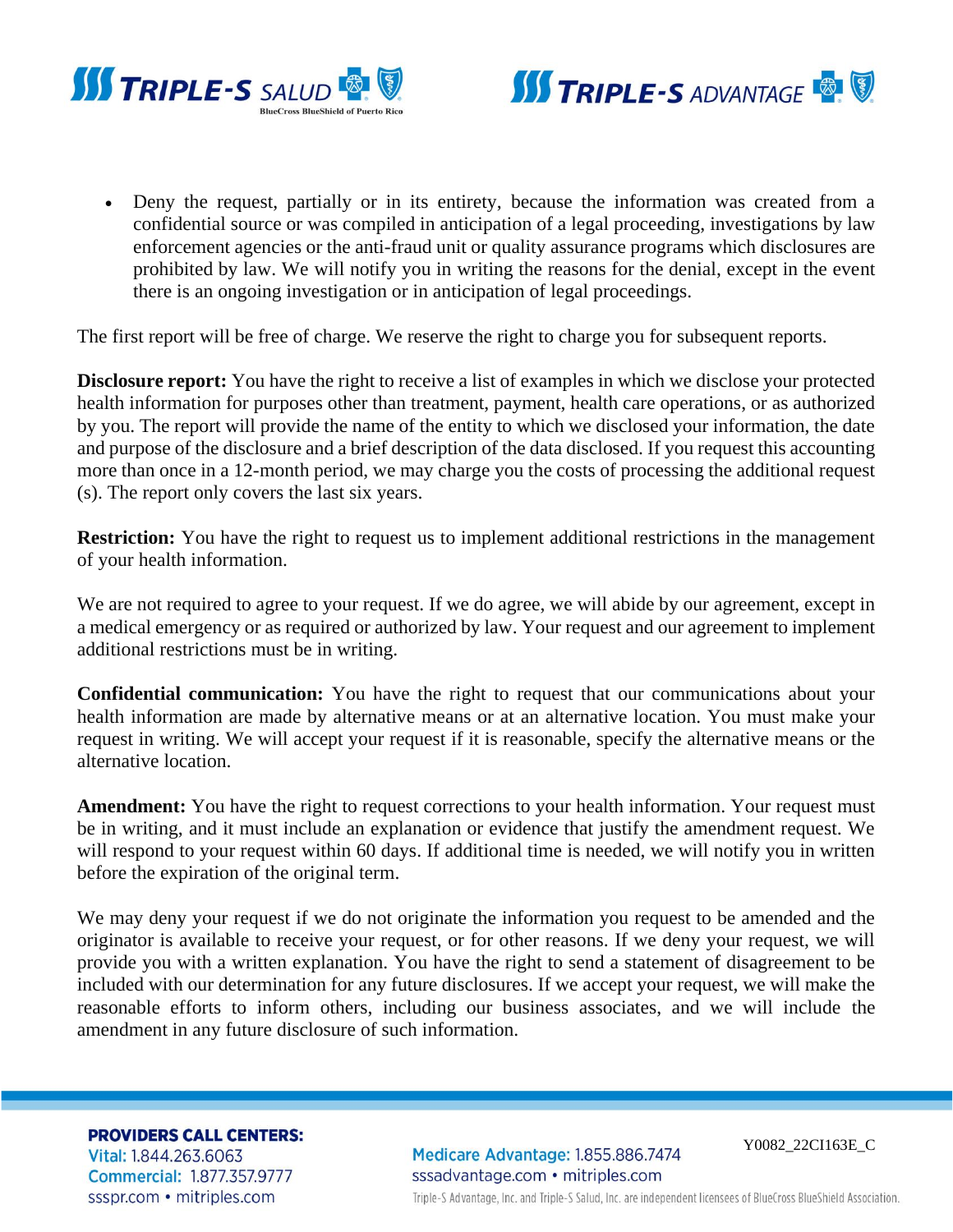



**Notice of privacy and security breaches in which your health information may be at risk:** We will let you know promptly if a breach occurs that may have compromised the privacy, security, or confidentiality of your information.

**Electronic notice:** If you receive this notice through our web site [www.sssadvantage.com](http://advantage.grupotriples.com/) for Triple-S Advantage and [www.salud.grupotriples.com](http://www.salud.grupotriples.com/) for Triple-S Salud, or by e-mail, you are entitled to receive this notice in paper form.

#### **QUESTION AND COMPLAINTS**

If you want more information about our privacy practices or have questions or concerns, please contact us. All the forms to exercise your rights are available at: [www.sssadvantage.com](http://advantage.grupotriples.com/) and [www.salud.grupotriples.com.](http://www.salud.grupotriples.com/)

If you are concerned that we or any of our business associates may have violated your privacy rights, or you disagree with a decision we made about access to your health information, in response to a request you made to amend, restrict the use or disclosure of, or communicate in confidence about your medical information, you have the right to file a complaint with us to the following address:

**Contact Office:** Compliance Department **Attention:** Privacy Officer **Phone Number:** (787) 620-1919 **Fax:** (787) 993-3260 **E-mail:** [hipaacompliance@sssadvantage.com](mailto:hipaacompliance@sssadvantage.com) **Address:** P. O. Box 11320 San Juan, PR 00922

You also may submit a written complaint to the Office for Civil Rights (OCR) of the United States Department of Health and Human Services (DHHS) to the following address:

U.S. Department of Health and Human Services Mailing Address: 200 Independence Avenue, S.W. Room 509F HHH Bldg. Washington, D.C. 20201. Email: [OCRComplaint@hhs.gov](mailto:OCRComplaint@hhs.gov) Customer Response Center: (800) 368-1019 Fax: (202) 619-3818 TDD: (800) 537-7697 Customer Response Center: [\(800\) 368-1019](tel:800-368-1019) Fax: [\(202\) 619-3818](tel:202-619-3818) TDD: [\(800\) 537-7697](tel:800-537-7697)

We support your right to the privacy of your health information. We will not retaliate in any way if you choose to file a complaint with us or with the OCR.

Si interesa recibir copia de este aviso en español envíe su solicitud a la dirección arriba indicada o visite nuestra página; [www.sssadvantage.com](http://advantage.grupotriples.com/) para Triple-S Advantage o [www.salud.grupotriples.com](http://www.salud.grupotriples.com/) para Triple-S Salud.

**PROVIDERS CALL CENTERS:** 

Vital: 1.844.263.6063 **Commercial: 1.877.357.9777** ssspr.com • mitriples.com

Medicare Advantage: 1.855.886.7474 sssadvantage.com · mitriples.com

Y0082\_22CI163E\_C